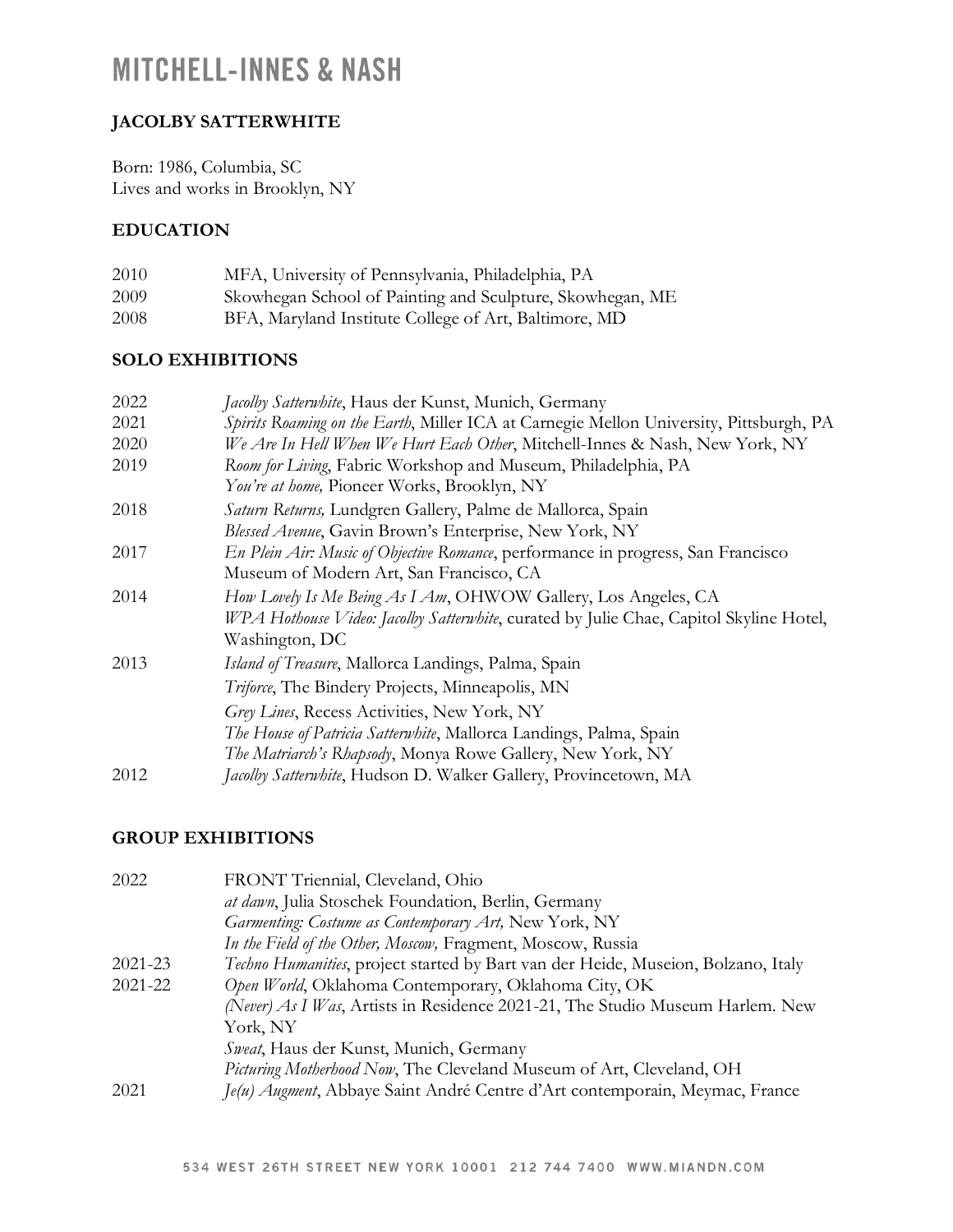|      | VIDEONALE.scope #9, Videonale e.V., Kunstmuseum Bonn, Bonn, Germany<br>ECLIPSE, Athens Biennale, Athens, Greece                        |
|------|----------------------------------------------------------------------------------------------------------------------------------------|
|      | OLED ART WAVE: Every wave you will sense, Sinae Yoo, Peaches, Seoul, South                                                             |
|      | Korea                                                                                                                                  |
|      | Radical Gaming - Immersion Simulation Subversion, House of Electronic Arts Basel, Basel,                                               |
|      | Münchenstein                                                                                                                           |
|      | Ridykes' Cavern of Fine Gay Wine and Videos: Hauser & Werk Bitch: Don't Be Mad At Us,<br>Hauser & Wirth, New York, NY                  |
|      | CAMP FIRES, Last Tango, Zürich, Switzerland                                                                                            |
|      | The Skin I Live In, Lyles & King, New York, NY                                                                                         |
|      | Munch Triennial, Oslo, Norway                                                                                                          |
|      | The Unbody, P.P.O.W, Online Exhibition                                                                                                 |
|      | Lost in Place: Voyages in Video, Hirshhorn Museum and Sculpture Garden,                                                                |
|      | Washington, DC                                                                                                                         |
|      | Gwangju Biennial, Gwangju, South Korea                                                                                                 |
|      | Climate Changing: On Artists, Institutions, and the Social Environment, Wexner Center for<br>the Arts, Columbus, OH                    |
|      | JSC ON VIEW: MYTHOLOGISTS, Julia Stoschek Foundation, Düsseldorf,<br>Germany                                                           |
| 2020 | Scottish Queer International Film Festival, Online Festival, Glasgow, Scotland                                                         |
|      | Good Pictures, curated by Austin Lee, Jeffrey Deitch, Inc., New York, NY                                                               |
|      | The Cookout: Kinfolk and Other Intimacies, Museum of Contemporary African Diasporan                                                    |
|      | Arts, Brooklyn, NY                                                                                                                     |
|      | How Can We Think of Art at a Time Like This?, Online exhibition, co-curated by                                                         |
|      | Barbara Pollack and Anne Verhallen                                                                                                     |
|      | Young Gifted and Black: The Lumpkin-Bocuzzi Family Collection of Contemporary Art,                                                     |
|      | Lehman College Art Gallery, New York, NY                                                                                               |
| 2019 | CAMP FIRES: the body as a queer stage, UV Estudios, Buenos Aires                                                                       |
|      | Networked: Digital Art from the Permanent Collection, San Jose Museum of Art, San Jose,<br>NM                                          |
|      | Open World: Video Games and Contemporary Art, Akron Art Museum, Akron, OH                                                              |
|      | The Untamed, Karma International, Zurich                                                                                               |
|      | EBSPLOITATION, Martos Gallery, New York, NY                                                                                            |
|      | About Face: Stonewall, Revolt and New Queer Art, Wrightwood 659, Chicago, IL                                                           |
|      | Black Refractions: Highlights from the Studio Museum in Harlem, Museum of the African                                                  |
|      | Diaspora, San Francisco, CA; Gibbes Museum of Art, Charleston, SC; Kalamazoo                                                           |
|      | Institute of Arts, Kalamazoo, MI; Smith College Museum of Art, Northampton MA;                                                         |
|      | Fyre Art Museum, Seattle WA; Utah Museum of Fine Arts, Salt Lake City, UT                                                              |
|      | New Order: Art and Technology in the Twenty-First Century, Museum of Modern Art, New                                                   |
|      | York, NY                                                                                                                               |
|      | Gretchen Bender: So Much Deathless, Red Bull Arts, New York, NY                                                                        |
|      | Transamerica/n: Gender, Identity, Appearance Today, McNay Art Museum, San Antonio,                                                     |
|      | TХ                                                                                                                                     |
|      | Open World: Video Games & Contemporary Art, Akron Art Museum, Akron, OH<br>Is This Tomorrow?, The Whitechapel Gallery, London, England |
|      | Speculative Bodies, Gallery 369, Minneapolis Institute of Art, Minneapolis, MN                                                         |
|      | American African American, Phillips, New York, NY                                                                                      |
|      |                                                                                                                                        |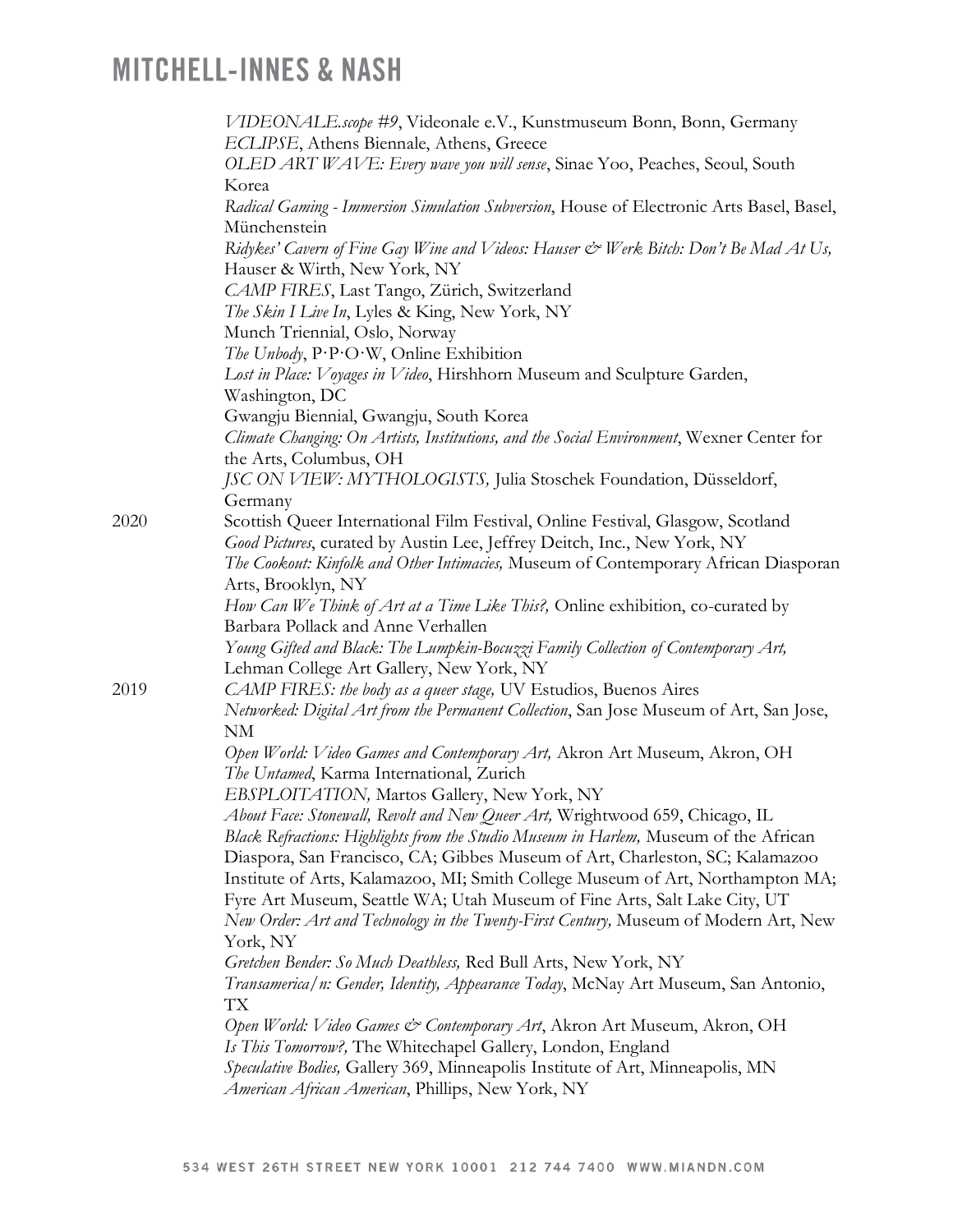|      | Plastic Dreams, 4:3 and Boiler room, in partnership with Manifattura Tabacchi,           |
|------|------------------------------------------------------------------------------------------|
|      | Florence, Italy                                                                          |
| 2018 | Birds in Paradise, Jacolby Satterwhite, Patricia Satterwhite, and Nick Weiss, Atlanta    |
|      | Contemporary, GA                                                                         |
|      | Coloured Bondage, Asakusa, Tokyo, Japan                                                  |
|      | WE.CONSTRUCT.MARVELS.BETWEEN.MONUMENTS., Portland Art                                    |
|      | Museum, Portland, OR                                                                     |
|      | 35 days of film, Mitchell-Innes & Nash, New York, NY                                     |
|      | The legacy of architectonic futurism, BANK MAB Society, Xuhui District, Shanghai, China  |
|      | Design for Living, Foxy Production, New York, NY                                         |
|      | Caressing History, curated by Adwait Singh, Shrine Empire Gallery, New Delhi, India      |
|      | Shonky: The Aesthetics of Awkwardness, Bury Art Museum and Sculpture Centre, Bury,       |
|      | UK; Dundee Contemporary Arts, Dundee, UK                                                 |
|      | I Was Raised on the Internet, Museum of Contemporary Art, Chicago, IL                    |
|      | Being Modern: Museum of Modern Art in Paris, Fondation Louis Vuitton, Paris, France      |
|      | AMERICAN AFRICAN AMERICAN, Phillips Auction House, New York, NY                          |
| 2017 | Everything is More than One Thing Future Feel Good, Mother Culture, Los Angeles, CA      |
|      | GAZE, Goodman Gallery, Johannesburg, South Africa                                        |
|      | Progeny! EFA Project Space Program, New York, NY                                         |
|      | First Look: Artists' VR, New Museum, New York, NY                                        |
|      | Commercial Break, Public Art Fund, New York, NY                                          |
|      | Visual Notes for an Upside-Down World, curated by Jack McGrath, P.P.O.W. Gallery,        |
|      | New York, NY                                                                             |
|      | Shonky: The Aesthetics of Awkwardness, The MAC Belfast, Belfast, UK; Hayward             |
|      | Gallery, Southbank Centre, London, UK                                                    |
|      | HELLO WORLD! ARS17, Museum of Contemporary Art Kiasma, Helsinki,                         |
|      | Finland                                                                                  |
|      | Wholesome Environment, Lundgren Gallery, Palma de Mallorca, Spain                        |
|      | Body Language, Company Gallery, New York, NY                                             |
|      | Myths of the Marble, Institute of Contemporary Art, University of Pennsylvania,          |
|      | Philadelphia, PA                                                                         |
|      | Transmissions from the Etherspace, La Casa Encendida, Madrid, Spain                      |
| 2016 | Mentors, curated by Rick Herron, CFHILL, Stockholm, Sweden                               |
|      | New Revolutions: Goodman Gallery at 50, Goodman Gallery, Johannesburg, South Africa      |
|      | Recap: Thirty Years of Momenta Art, Momenta Art, New York, NY                            |
|      | Tomorrow Never Happens, Samek Art Museum, Bucknell University, Lewisburg, PA             |
|      | Future Perfect: Picturing the Anthropocene, University Art Museum, SUNY, Albany, NY      |
|      | 9th Berlin Bienniale, KW Institute of Contemporary Art, Berlin, Germany                  |
|      | Human Interest: Portraits from the Whitney's Collection, Whitney Museum of American Art, |
|      | New York, NY                                                                             |
|      | Imitation of Life: Melodrama and Race in the 21st Century, HOME, Manchester, UK          |
|      | Luis Gispert + Jacolby Satterwhite, Lundgren Gallery, Palma, Spain                       |
|      | Electronic Superhighway, Whitechapel Gallery, London, UK                                 |
|      | Disguise: Masks + Global African Art, Brooklyn Art Museum, Brooklyn, NY                  |
|      |                                                                                          |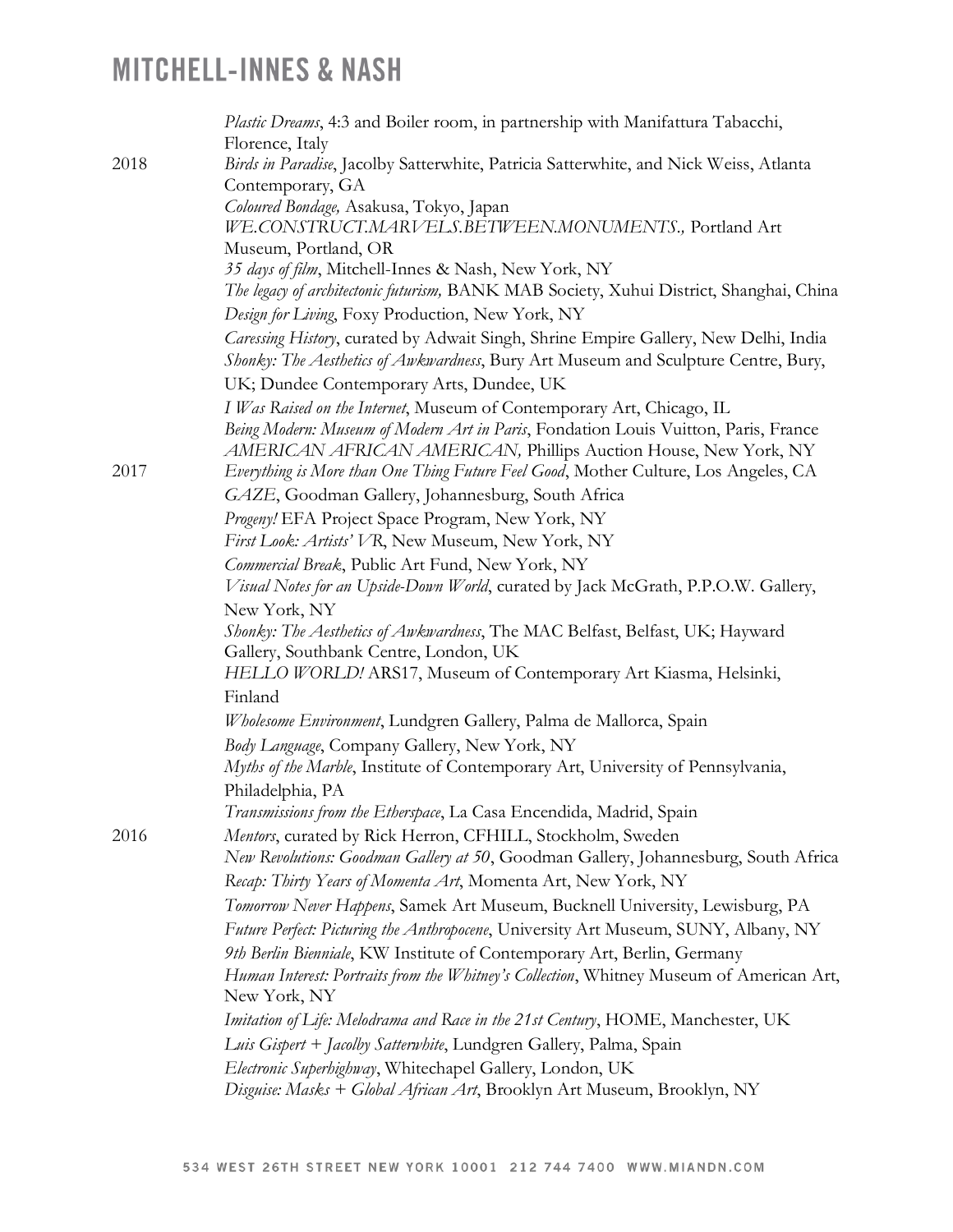| 2015 | Under the Clouds: From Paranoia to the Digital Sublime, Serralves Museum, Porto,                                                                     |
|------|------------------------------------------------------------------------------------------------------------------------------------------------------|
|      | Portugal                                                                                                                                             |
|      | Disguise: Masks + Global African Art, Fowler Art Museum, Los Angeles, CA; Seattle<br>Art Museum, Seattle, WA                                         |
|      | To Be Young, Gifted, and Black, Goodman Gallery, Johannesburg, South Africa                                                                          |
|      | Screen Play: LIfe in an Animated World, Albright-Knox Art Gallery, Buffalo, NY                                                                       |
|      | Mirror Stage: Visualizing the Self After the Internet, Dallas Museum of Art, Dallas, TX                                                              |
|      | America is Hard To See, Whitney Museum of American Art, New York, NY                                                                                 |
|      | Radical Presence, Yerba Buena Center of the Arts, San Francisco, CA                                                                                  |
|      | When the Stars Begin to Fall, Institute of Contemporary Art, Boston, MA                                                                              |
|      | Weird Science, Marianne Boesky Gallery, New York, NY                                                                                                 |
|      | Queer Fantasy, Moran Bondaro, Los Angeles, CA                                                                                                        |
| 2014 | Whitney Biennial 2014, Whitney Museum of American Art, New York, NY                                                                                  |
|      | New Frontier, Sundance Film Festival, Salt Lake City, UT                                                                                             |
|      | Radical Presence, Walker Art Center, Minneapolis, MN                                                                                                 |
|      | Jacolby Satterwhite: Video Room, Fri Art Center D'art de Fribourg Kunsthalle, Freiburg,<br>Switzerland                                               |
|      | Go Stand Next to the Mountain, Hales Gallery, London, UK                                                                                             |
|      | Burned by the Sun, Mallorca Landings, Palma de Mallorca, Spain                                                                                       |
|      | Lightning Speed of the Present, Boston University, Boston, MA                                                                                        |
|      | When the Stars Begin to Fall, Studio Museum in Harlem, New York, NY; The Fort                                                                        |
| 2013 | Lauderdale Museum, Fort Lauderdale, FL                                                                                                               |
|      | Inaugural Group Exhibition, Monya Rowe Gallery, New York, NY Radical Presence Part<br>II, Studio Museum in Harlem, New York, NY                      |
|      | Radical Presence Part I, Grey Art Gallery, NYU, New York, NY<br>Nu Age Hustle, Momenta Art, Brooklyn, NY                                             |
|      | Toonskin, curated by Kenya Robinson, ArtSpace Connecticut, New Haven, CT<br>Aboveground Animation, MOCATV screening and online exhibition, Museum of |
|      | Contemporary Art, Los Angeles, CA Approximately Infinite Universe, Museum of                                                                         |
|      | Contemporary Art San Diego, San Diego, CA                                                                                                            |
|      | Bronx Calling, 2nd AIM Biennial, Bronx Museum, New York, NY<br>Trans Technology Exhibit, Rutgers University, Newark, NJ                              |
| 2012 | Fore, The Studio Museum in Harlem, New York, NY                                                                                                      |
|      | Radical Presence, Contemporary Arts Museum Houston, Houston, TX 3-D                                                                                  |
|      | Form: Aboveground Animation, The New Museum, New York, NY                                                                                            |
|      | Bigger than Shadows, curated by Ian Cofre and Rich Blint, Dodge Gallery, New York,                                                                   |
|      | ΝY                                                                                                                                                   |
|      | Made in Woodstock, CPW Biannual exhibition, Woodstock, NY<br>Operating Systems, curated by Heng Gil Han, Dean Projects, New York, NY                 |
|      | Park Side of the Moon, Socrates Sculpture Park, New York, NY                                                                                         |
|      | Beasts of Revelation, DC Moore Gallery, New York, NY                                                                                                 |
|      | Jacolby Satterwhite & Devin Troy Strother, Monya Rowe Gallery, New York, NY                                                                          |
|      | Spectrum Vision, curated by AD Projects, Reverse Space, Brooklyn, NY                                                                                 |
|      | Shift, The Studio Museum in Harlem, New York, NY                                                                                                     |
|      |                                                                                                                                                      |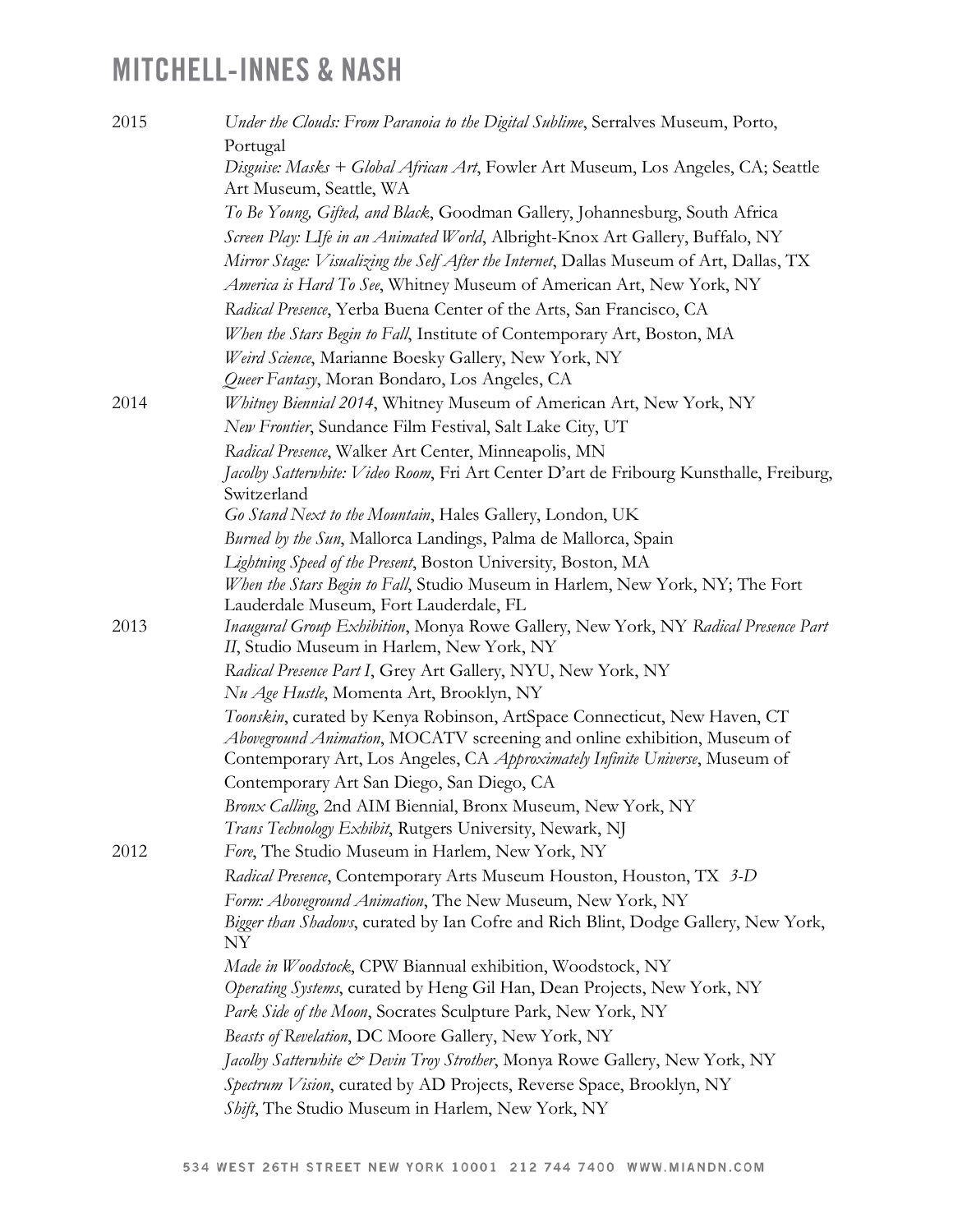|      | Oh, You mean Cellophane & All that Crap, The Calder Foundation, New York, NY<br>Score Contributor for Clifford Owens' Anthology, curated by Christopher Lew, PS1 MoMA,<br>New York, NY |
|------|----------------------------------------------------------------------------------------------------------------------------------------------------------------------------------------|
|      | StudioLLC Group Show, Jamaica Center for Arts and Learning, Queens, NY                                                                                                                 |
| 2011 | AD Projects Screening, Big Screen Project, New York, NY                                                                                                                                |
|      | Art in Odd Places, curated by Trinidad Fombella and Kalia Brooks, New York, NY                                                                                                         |
|      | Pixelated, curated by Zemen Kidane, Isissa Komada-John, & Jabari Owens-Bailey,                                                                                                         |
|      | MoCADA, Brooklyn, NY                                                                                                                                                                   |
|      | If Theres No Dancing At The Revolution I'm Not Coming, curated by Simone Leigh and<br>Naomi Beckwith, Recess Activities, New York, NY                                                  |
|      | Future Selves 2, Big Screen Project, New York, NY                                                                                                                                      |
| 2010 | Do It Yourself, Dash Gallery, curated by Derrick Adams and Wardell Milan, New                                                                                                          |
|      | York, NY                                                                                                                                                                               |
|      | I Know What You Did Last Summer, St. Cecelia's Convent, Brooklyn, NY                                                                                                                   |
|      | The Movement Research Festival, curated by A.L. Steiner, Center for Performance<br>Research, New York, NY                                                                              |
|      | Robert Melee's Talent Show, The Kitchen, New York, NY                                                                                                                                  |
|      | Conversions, curated by Melissa Calderon, Bronxspace, New York, NY<br>Civil Disobedience, curated by Latoya Ruby Frazier and Matt Posey, White Box Gallery,                            |
|      | New York, NY                                                                                                                                                                           |
|      | The Mothership Has Landed, curated by Derrick Adams, Rush Arts Gallery, New York,                                                                                                      |
|      | NY                                                                                                                                                                                     |
|      | Weerrq! Saturday Sessions screening and performance, curated by Edwin Ramoran,<br>MoMA PS1, New York, NY                                                                               |
| 2009 | Sympathetic Magic, Art In the Age, Philadelphia, PA                                                                                                                                    |
|      | The Labyrinth Wall Exhibition, Exit Art, New York, NY                                                                                                                                  |
| 2008 | The B-Sides, curated by Edwin Ramoran, Aljira Center for Contemporary Art,                                                                                                             |
|      | Newark, NJ                                                                                                                                                                             |
|      | Transformers, curated by Derrick Adams, MICA, Baltimore, MD                                                                                                                            |
|      | Summer Mixtape Sessions Volume One, curated by Herb Tam and Lauren Rosati, Exit<br>Art Gallery, New York, NY                                                                           |
|      | It's Not Easy, Exit Art Gallery New York, NY                                                                                                                                           |
|      | Build A Fire Exhibition, Plexus Art Gallery, Louisville, KY                                                                                                                            |
| 2007 | Driven Exhibition, S. Dillon Ripley Center, Smithsonian Institute, Washington, DC                                                                                                      |

### **AWARDS AND HONORS**

| 2016    | United States Artists Award, USA Francie Bishop Good & David Horvitz Fellow |
|---------|-----------------------------------------------------------------------------|
| 2013-14 | Lower Manhattan Cultural Council Workspace Artist in Residence 2013 Louis   |
|         | Comfort Tiffany Foundation Grant                                            |
|         | <b>Art Matters Grant</b>                                                    |
|         | Recess Art, Sessions Residency                                              |
| 2012-13 | Fine Arts Work Center Fellowship 2nd Year                                   |
| 2012    | Headlands Center for Arts - Artist in Residence                             |
| 2011-12 | Fine Arts Work Center Fellowship 1st Year                                   |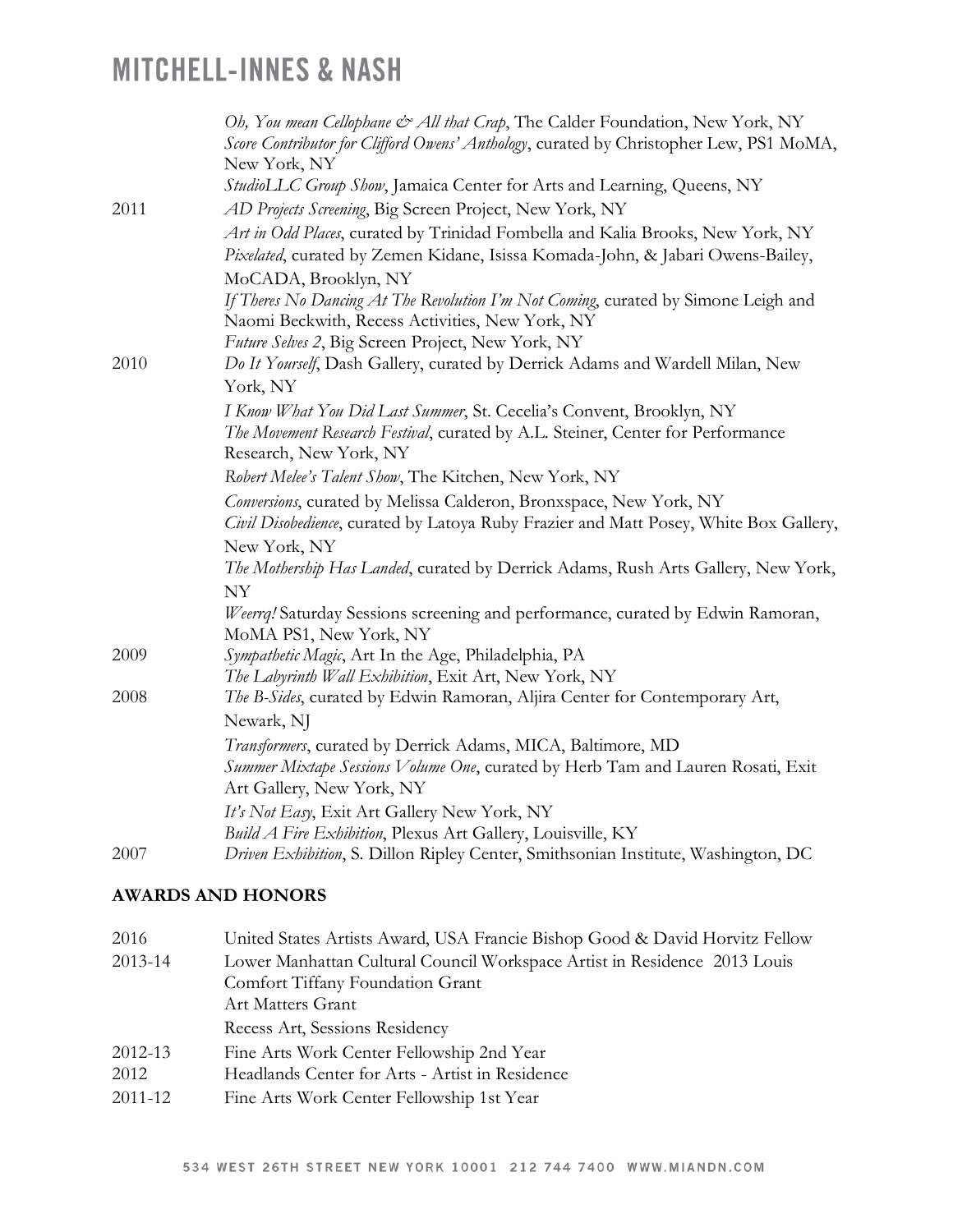| 2011    | Electronic Television Center Finishing Funds Grant                                |
|---------|-----------------------------------------------------------------------------------|
|         | Center for Photography, Woodstock Van Lier Grant, Jamaica Center for Arts and     |
|         | Learning, Studio LLC Program Queer Arts Mentorship Fellowship                     |
| 2010-11 | Harvest Works Artist In Residence                                                 |
| 2010    | Toby Devan Lewis Fellowship                                                       |
| 2009    | Cosby Fellowship/Skowhegan School for Painting and Sculpture                      |
| 2007    | Grand prize winner for Driven Exhibition at the Smithsonian Institute's S. Dillon |
|         | Ripley Center, Smithsonian Institute                                              |

### **SELECTED BIBLIOGRAPHY**

| "Studio Museum in Harlem Announces Remote Artists-In-Residence," Artforum,<br>September 10, 2020.<br>Goldstein, Caroline, "The Studio Museum in Harlem Is Expanding Its Closely<br>Watched Residency Program to Include a Mentoring Role for a Midcareer Artist:<br>Artist Jacolby Satterwhite will take up the new position in 2020-21," Artnet News,<br>September 10, 2020.<br>Mitter, Siddhartha, "Studio Museum in Harlem Names Artists in Residence," The<br>New York Times, September 10, 2020.<br>"14 Black Artists on Life in America Right Now," Vogue, August 12, 2020.<br>Angeleti, Gabriella, "Solange's creative agency spotlights work of Parsons School of<br>Design graduates in online festival," The Art Newspaper, May 20, 2020.<br>Michael, Michael Love, "20 Artists Staring At Themselves," PAPER Magazine, April<br>21, 2020.<br>Goldstein, Caroline, "Art Became a Form of Escapism for Me": Watch How Video<br>Games Inspire Jacolby Satterwhite's Artistic Lexicon," Artnet News, April 9, 2020.<br>Wally, Maxine, "Art Basel Hong Kong Moves Its Art Fair Online in the Wake of<br>Coronavirus," W Magazine, March 20, 2020.<br>Aldridge, Taylor, "Beyond Biography: Artist Jacolby Satterwhite is Changing hat It<br>Means To Collaborate,: On Working with Trina, Solange, Dev Hynes, and His<br>Mother's Archive," SSense, March 3, 2020.<br>Capone, Sean, "Jacolby Satterwhite by Sean Capone," BOMB Magazine, February 27,<br>2020. | 2020 | Angeleti, Gabriella and Carrigan, Margaret, "Three exhibitions to see in New York     |
|---------------------------------------------------------------------------------------------------------------------------------------------------------------------------------------------------------------------------------------------------------------------------------------------------------------------------------------------------------------------------------------------------------------------------------------------------------------------------------------------------------------------------------------------------------------------------------------------------------------------------------------------------------------------------------------------------------------------------------------------------------------------------------------------------------------------------------------------------------------------------------------------------------------------------------------------------------------------------------------------------------------------------------------------------------------------------------------------------------------------------------------------------------------------------------------------------------------------------------------------------------------------------------------------------------------------------------------------------------------------------------------------------------------------------------------------------------------------|------|---------------------------------------------------------------------------------------|
|                                                                                                                                                                                                                                                                                                                                                                                                                                                                                                                                                                                                                                                                                                                                                                                                                                                                                                                                                                                                                                                                                                                                                                                                                                                                                                                                                                                                                                                                     |      | this weekend," The Art Newspaper, September 25, 2020.                                 |
|                                                                                                                                                                                                                                                                                                                                                                                                                                                                                                                                                                                                                                                                                                                                                                                                                                                                                                                                                                                                                                                                                                                                                                                                                                                                                                                                                                                                                                                                     |      |                                                                                       |
|                                                                                                                                                                                                                                                                                                                                                                                                                                                                                                                                                                                                                                                                                                                                                                                                                                                                                                                                                                                                                                                                                                                                                                                                                                                                                                                                                                                                                                                                     |      |                                                                                       |
|                                                                                                                                                                                                                                                                                                                                                                                                                                                                                                                                                                                                                                                                                                                                                                                                                                                                                                                                                                                                                                                                                                                                                                                                                                                                                                                                                                                                                                                                     |      |                                                                                       |
|                                                                                                                                                                                                                                                                                                                                                                                                                                                                                                                                                                                                                                                                                                                                                                                                                                                                                                                                                                                                                                                                                                                                                                                                                                                                                                                                                                                                                                                                     |      |                                                                                       |
|                                                                                                                                                                                                                                                                                                                                                                                                                                                                                                                                                                                                                                                                                                                                                                                                                                                                                                                                                                                                                                                                                                                                                                                                                                                                                                                                                                                                                                                                     |      |                                                                                       |
|                                                                                                                                                                                                                                                                                                                                                                                                                                                                                                                                                                                                                                                                                                                                                                                                                                                                                                                                                                                                                                                                                                                                                                                                                                                                                                                                                                                                                                                                     |      |                                                                                       |
|                                                                                                                                                                                                                                                                                                                                                                                                                                                                                                                                                                                                                                                                                                                                                                                                                                                                                                                                                                                                                                                                                                                                                                                                                                                                                                                                                                                                                                                                     |      |                                                                                       |
|                                                                                                                                                                                                                                                                                                                                                                                                                                                                                                                                                                                                                                                                                                                                                                                                                                                                                                                                                                                                                                                                                                                                                                                                                                                                                                                                                                                                                                                                     |      |                                                                                       |
|                                                                                                                                                                                                                                                                                                                                                                                                                                                                                                                                                                                                                                                                                                                                                                                                                                                                                                                                                                                                                                                                                                                                                                                                                                                                                                                                                                                                                                                                     |      |                                                                                       |
|                                                                                                                                                                                                                                                                                                                                                                                                                                                                                                                                                                                                                                                                                                                                                                                                                                                                                                                                                                                                                                                                                                                                                                                                                                                                                                                                                                                                                                                                     |      |                                                                                       |
|                                                                                                                                                                                                                                                                                                                                                                                                                                                                                                                                                                                                                                                                                                                                                                                                                                                                                                                                                                                                                                                                                                                                                                                                                                                                                                                                                                                                                                                                     |      |                                                                                       |
|                                                                                                                                                                                                                                                                                                                                                                                                                                                                                                                                                                                                                                                                                                                                                                                                                                                                                                                                                                                                                                                                                                                                                                                                                                                                                                                                                                                                                                                                     |      |                                                                                       |
|                                                                                                                                                                                                                                                                                                                                                                                                                                                                                                                                                                                                                                                                                                                                                                                                                                                                                                                                                                                                                                                                                                                                                                                                                                                                                                                                                                                                                                                                     |      |                                                                                       |
|                                                                                                                                                                                                                                                                                                                                                                                                                                                                                                                                                                                                                                                                                                                                                                                                                                                                                                                                                                                                                                                                                                                                                                                                                                                                                                                                                                                                                                                                     |      |                                                                                       |
|                                                                                                                                                                                                                                                                                                                                                                                                                                                                                                                                                                                                                                                                                                                                                                                                                                                                                                                                                                                                                                                                                                                                                                                                                                                                                                                                                                                                                                                                     |      |                                                                                       |
|                                                                                                                                                                                                                                                                                                                                                                                                                                                                                                                                                                                                                                                                                                                                                                                                                                                                                                                                                                                                                                                                                                                                                                                                                                                                                                                                                                                                                                                                     |      |                                                                                       |
|                                                                                                                                                                                                                                                                                                                                                                                                                                                                                                                                                                                                                                                                                                                                                                                                                                                                                                                                                                                                                                                                                                                                                                                                                                                                                                                                                                                                                                                                     |      |                                                                                       |
|                                                                                                                                                                                                                                                                                                                                                                                                                                                                                                                                                                                                                                                                                                                                                                                                                                                                                                                                                                                                                                                                                                                                                                                                                                                                                                                                                                                                                                                                     |      |                                                                                       |
|                                                                                                                                                                                                                                                                                                                                                                                                                                                                                                                                                                                                                                                                                                                                                                                                                                                                                                                                                                                                                                                                                                                                                                                                                                                                                                                                                                                                                                                                     |      |                                                                                       |
|                                                                                                                                                                                                                                                                                                                                                                                                                                                                                                                                                                                                                                                                                                                                                                                                                                                                                                                                                                                                                                                                                                                                                                                                                                                                                                                                                                                                                                                                     |      |                                                                                       |
|                                                                                                                                                                                                                                                                                                                                                                                                                                                                                                                                                                                                                                                                                                                                                                                                                                                                                                                                                                                                                                                                                                                                                                                                                                                                                                                                                                                                                                                                     |      |                                                                                       |
|                                                                                                                                                                                                                                                                                                                                                                                                                                                                                                                                                                                                                                                                                                                                                                                                                                                                                                                                                                                                                                                                                                                                                                                                                                                                                                                                                                                                                                                                     |      | Nakaue, Melanie, "The Politics of Simulation, X-TRA, February 5, 2020.                |
| Hahn, Rachel. "Inside Jacolby Satterwhite's Fantastical Audiovisual World." Vogue,<br>2019                                                                                                                                                                                                                                                                                                                                                                                                                                                                                                                                                                                                                                                                                                                                                                                                                                                                                                                                                                                                                                                                                                                                                                                                                                                                                                                                                                          |      |                                                                                       |
| November 22, 2019.                                                                                                                                                                                                                                                                                                                                                                                                                                                                                                                                                                                                                                                                                                                                                                                                                                                                                                                                                                                                                                                                                                                                                                                                                                                                                                                                                                                                                                                  |      |                                                                                       |
| Stone, Bryony. "Enter Solange-Collaborator Jacolby Satterwhite's "Virtual Reality                                                                                                                                                                                                                                                                                                                                                                                                                                                                                                                                                                                                                                                                                                                                                                                                                                                                                                                                                                                                                                                                                                                                                                                                                                                                                                                                                                                   |      |                                                                                       |
| Den"." Dazed, November 11, 2019.                                                                                                                                                                                                                                                                                                                                                                                                                                                                                                                                                                                                                                                                                                                                                                                                                                                                                                                                                                                                                                                                                                                                                                                                                                                                                                                                                                                                                                    |      |                                                                                       |
|                                                                                                                                                                                                                                                                                                                                                                                                                                                                                                                                                                                                                                                                                                                                                                                                                                                                                                                                                                                                                                                                                                                                                                                                                                                                                                                                                                                                                                                                     |      | Bullock, Michael. "Jacolby Satterwhite's Celestial, Zero-Gravity Dreamscapes." Frieze |
|                                                                                                                                                                                                                                                                                                                                                                                                                                                                                                                                                                                                                                                                                                                                                                                                                                                                                                                                                                                                                                                                                                                                                                                                                                                                                                                                                                                                                                                                     |      | Magazine, November 4, 2019.                                                           |
|                                                                                                                                                                                                                                                                                                                                                                                                                                                                                                                                                                                                                                                                                                                                                                                                                                                                                                                                                                                                                                                                                                                                                                                                                                                                                                                                                                                                                                                                     |      | Small, Rachel. "The Curcularity of Jacolby Satterwhite, a 3D Artist with a 360 Point  |
|                                                                                                                                                                                                                                                                                                                                                                                                                                                                                                                                                                                                                                                                                                                                                                                                                                                                                                                                                                                                                                                                                                                                                                                                                                                                                                                                                                                                                                                                     |      | of View." Interview Magazine, October 16, 2019.                                       |
|                                                                                                                                                                                                                                                                                                                                                                                                                                                                                                                                                                                                                                                                                                                                                                                                                                                                                                                                                                                                                                                                                                                                                                                                                                                                                                                                                                                                                                                                     |      | Siemsen, Thora. "An Artist Who Works to Lana Del Rey and the Hum of Cable             |
|                                                                                                                                                                                                                                                                                                                                                                                                                                                                                                                                                                                                                                                                                                                                                                                                                                                                                                                                                                                                                                                                                                                                                                                                                                                                                                                                                                                                                                                                     |      | News." The New York Times Style Magazine, October 10, 2019.                           |
|                                                                                                                                                                                                                                                                                                                                                                                                                                                                                                                                                                                                                                                                                                                                                                                                                                                                                                                                                                                                                                                                                                                                                                                                                                                                                                                                                                                                                                                                     |      |                                                                                       |
|                                                                                                                                                                                                                                                                                                                                                                                                                                                                                                                                                                                                                                                                                                                                                                                                                                                                                                                                                                                                                                                                                                                                                                                                                                                                                                                                                                                                                                                                     |      |                                                                                       |
|                                                                                                                                                                                                                                                                                                                                                                                                                                                                                                                                                                                                                                                                                                                                                                                                                                                                                                                                                                                                                                                                                                                                                                                                                                                                                                                                                                                                                                                                     |      |                                                                                       |
|                                                                                                                                                                                                                                                                                                                                                                                                                                                                                                                                                                                                                                                                                                                                                                                                                                                                                                                                                                                                                                                                                                                                                                                                                                                                                                                                                                                                                                                                     |      |                                                                                       |
|                                                                                                                                                                                                                                                                                                                                                                                                                                                                                                                                                                                                                                                                                                                                                                                                                                                                                                                                                                                                                                                                                                                                                                                                                                                                                                                                                                                                                                                                     |      |                                                                                       |
|                                                                                                                                                                                                                                                                                                                                                                                                                                                                                                                                                                                                                                                                                                                                                                                                                                                                                                                                                                                                                                                                                                                                                                                                                                                                                                                                                                                                                                                                     |      |                                                                                       |
|                                                                                                                                                                                                                                                                                                                                                                                                                                                                                                                                                                                                                                                                                                                                                                                                                                                                                                                                                                                                                                                                                                                                                                                                                                                                                                                                                                                                                                                                     |      |                                                                                       |
|                                                                                                                                                                                                                                                                                                                                                                                                                                                                                                                                                                                                                                                                                                                                                                                                                                                                                                                                                                                                                                                                                                                                                                                                                                                                                                                                                                                                                                                                     |      |                                                                                       |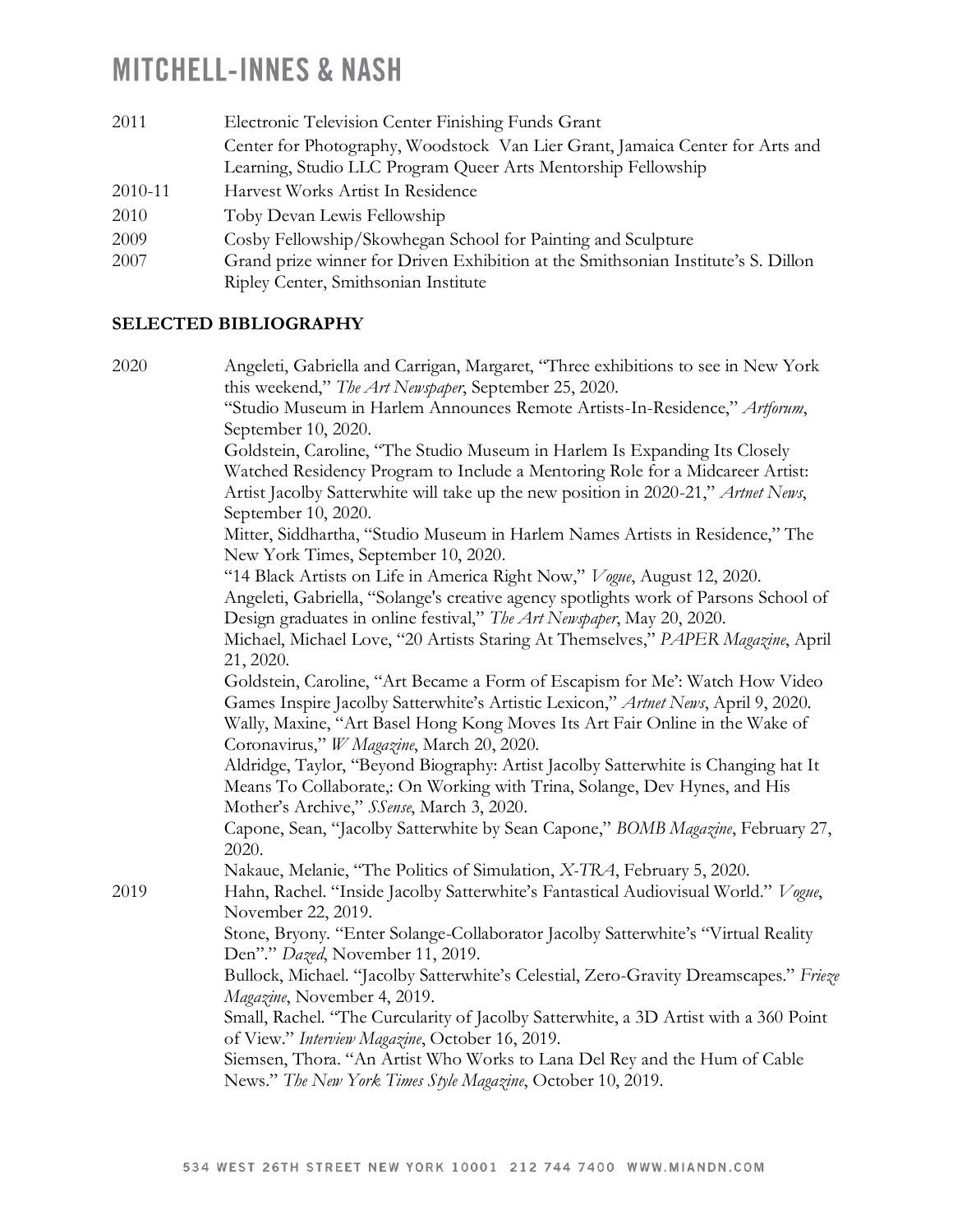|      | Yerebakan, Osman Can. "Jacolby Satterwhite's Halluycinatory Dreamscapes Come<br>to Life in Two Exhibitions." Observer, October 4, 2019.<br>Armstrong, Annie. "My Palette is a 40-Gigabyte Hard Drive: Jacolby Satterwhite on<br>his New Show at Pioneer Works in Brooklyn." ArtNews, October 4, 2019.<br>Gone, Patty. "Science Fiction Dreams Rendered in Three Dimensions." Hyperallergic,<br>October 1, 2019. |
|------|-----------------------------------------------------------------------------------------------------------------------------------------------------------------------------------------------------------------------------------------------------------------------------------------------------------------------------------------------------------------------------------------------------------------|
|      | Wetmore, Brendan. "Jacolby Satterwhite's Collab with Nick Weiss is an Ode to His<br>Mother." Paper, August 13, 2019.                                                                                                                                                                                                                                                                                            |
|      | Brown, Kate, and Tim Schneider. "The 6 Best-and Riskiest-Artworks at Unlimited."<br>Artnet News, June 11, 2019.                                                                                                                                                                                                                                                                                                 |
|      | Schwendener, Martha. "Encountering the "New Order" at MOMA." The New York<br>Times, June 6, 2019.                                                                                                                                                                                                                                                                                                               |
|      | McVeigh, Roisin. "The artwork linking fracking, the climate crisis, and queer club<br>culture." Dazed, April 1, 2019.                                                                                                                                                                                                                                                                                           |
|      | Cascone, Sarah. "'I Had a Deep Synesthesia Response': Artist Jacolby Satterwhite on<br>Collaborating With Solange to Develop Her Latest Visual Album." Artnet News,<br>March 8, 2019.                                                                                                                                                                                                                           |
| 2018 | Russeth, Andrew. "Wish You Were Here: Spring Shows in New York, from Doug<br>Aitken to Quay Quinn Wolf." ArtNews, June 18, 2018.                                                                                                                                                                                                                                                                                |
|      | Reyburn, Scott. "Back to Blue-Chip Works at a More Conservative Art Basel." The<br>New York Times, Art & Design, June 15, 2018.                                                                                                                                                                                                                                                                                 |
|      | Schneider, Tim. "How Dealers Are (Slowly) Rebooting Their Businesses to Take<br>Software-Based Art Mainstream." Artnet News, June 14, 2018.                                                                                                                                                                                                                                                                     |
|      | Freeman, Nate. "the 15 Best Booths at Art Basel in Basel." Artsy, June 13, 2018.<br>Steinhauer, Jilian, and Will Heinrich. "What to See in New York Art Galleries this<br>Week." The New York Times, June 13, 2018.                                                                                                                                                                                             |
|      | "What Will Art Look Like in 100 Years? We asked 16 contemporary artists to predict<br>the future." Artnet News, June 12, 2018.                                                                                                                                                                                                                                                                                  |
|      | Laster, Paul. "8 Emerging Artists to Collect at Art Basel 2018." Galerie, June 7, 2018.<br>Cohen, Alina. "Jacolby Saterwhite at Gavin Brown's Enterprise." Art In America,<br>Reviews, June 1, 2018.                                                                                                                                                                                                            |
|      | Rosamond, Emily. "The Sketch in the Work of Frances Stark, Jacolby Satterwhite,<br>and Sue Tompkins." Esse, Spring/Summer 2018, Vol. 93, pp. 38-43.                                                                                                                                                                                                                                                             |
|      | Noble, Kathy. "Performing the Future: How Two Young Artists Use Robots and<br>VR to Explore Alternate Realities." Art   Basel, May 2018.                                                                                                                                                                                                                                                                        |
|      | Muelrath, Forrest. "In Jacolby Satterwhite's New Exhibition, A Blessed Road<br>Between Heaven and Hell, Body and Empire." Hyperallergic, May 3, 2018.                                                                                                                                                                                                                                                           |
|      | Wyma, Chloe. "Review: Jacolby Satterwhite." Artforum, May 2018, Vol. 56 No. 9.<br>Schwendener, Martha. "What to See in New York Art Galleries This Week." The                                                                                                                                                                                                                                                   |
|      | New York Times, April 11, 2018.<br>Yerebakan, Osman Can. "Jacolby Satterwhite: Blessed Avenue." The Brooklyn Rail,                                                                                                                                                                                                                                                                                              |
|      | April 4, 2018.                                                                                                                                                                                                                                                                                                                                                                                                  |
|      | "Jacolby Satterwhite." Goings on About Town, The New Yorker, March 23, 2018.<br>Cascone, Sarah. "Hieronymus Bosch Meets Madonna's Daughter in Jacolby<br>Satterwhite's Epically Trippy New Video at Gavin Brown." Artnet News, March 10,<br>2018.                                                                                                                                                               |
|      |                                                                                                                                                                                                                                                                                                                                                                                                                 |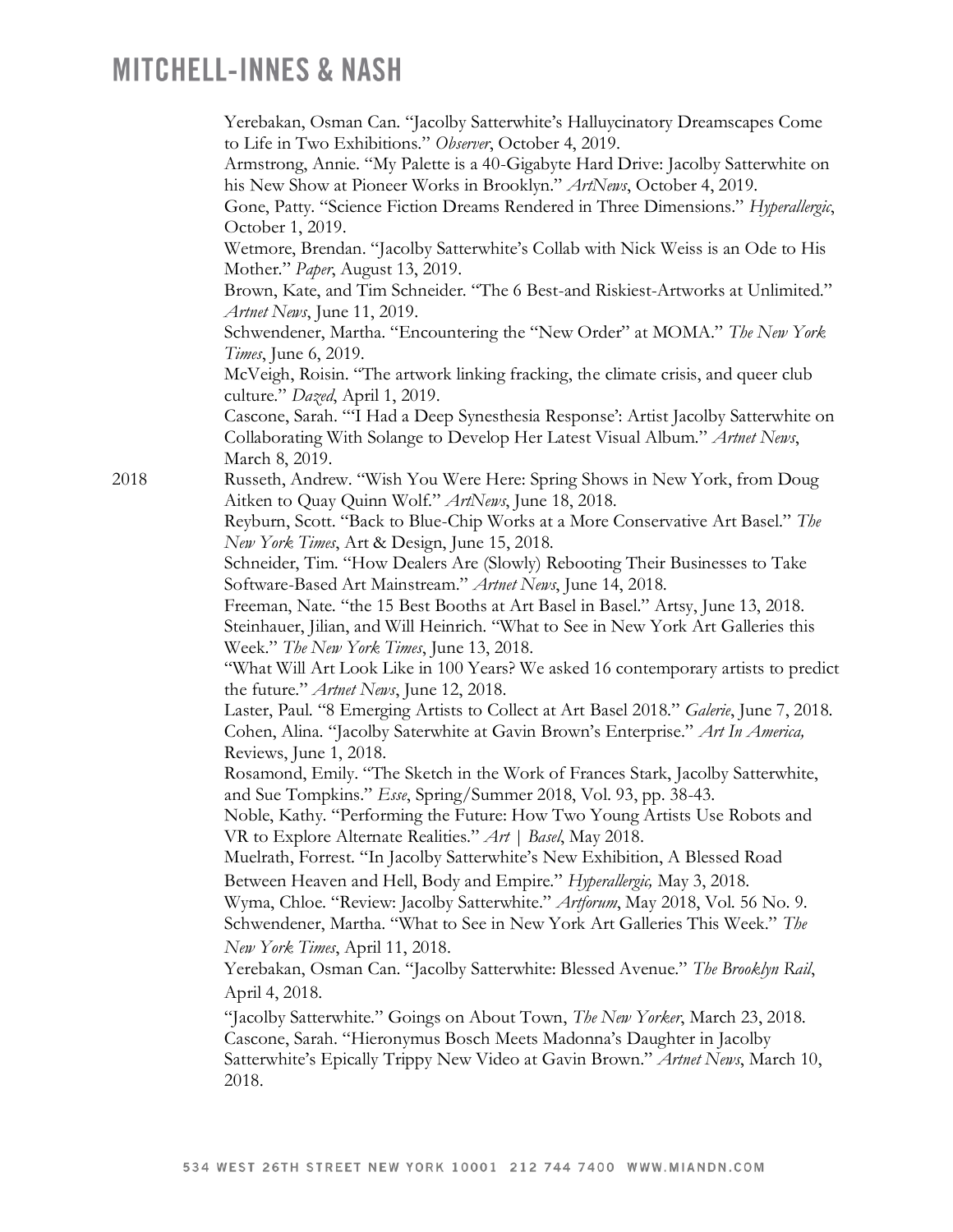| 2017 | Ames, Amelia. "Review: Jacolby Satterwhite's Virtual Reality Performance at<br>SFMOMA Imagines a Black, Queer, S&M Future." Artspace, March 31, 2017.<br>Osenlund, R. Kurt. "Jacolby Satterwhite Evokes Queer Spaces of Every Kind in<br>Epic Tribute Album to His Late Mother." OUT, March 10, 2017.<br>Farago, Jason. "Virtual Reality Has Arrived in the Art World. Now What?" The New<br>York Times, Art & Design, February 3, 2017. |
|------|------------------------------------------------------------------------------------------------------------------------------------------------------------------------------------------------------------------------------------------------------------------------------------------------------------------------------------------------------------------------------------------------------------------------------------------|
| 2016 | Johnson, Ken. "Disguise: Masks and Global African Art," Where Tradition Meets<br>Avant-Garde." The New York Times, Art & Design, June 23, 2016.<br>Lozano, Kevin. "Birds in Paradise: Patricia Satterwhite/ Jacolby Satterwhite/ Nick<br>Weiss." Pitchfork, June 19, 2016.                                                                                                                                                               |
| 2015 | Moffitt, Evan. "Body Talk." Frieze, April 2016.<br>Knight, Christopher. "Identity Transformed in the Fowler's 'Disguise: Masks and<br>Global African Art." Los Angeles Times, January 27, 2016.<br>Daily, Meghan. "Jacolby Satterwhite-The digital art darling is making a name of line."                                                                                                                                                |
|      | W Magazine, November 18, 2015.<br>Williams, Maxwell. "8 Emerging Artists to Watch Right Now." Details, August 2015.<br>Schwendener, Martha. "Review: 'Weird Science,' a Group Show of Experimental<br>Art." The New York Times, July 30, 2015.                                                                                                                                                                                           |
|      | Durbin, Andrew. "Privilege and its Discontents" OUT, March 11, 2015.<br>Manning, Emily. "How Jacolby Satterwhite Conquered the Art World." i-D, March<br>3, 2015.                                                                                                                                                                                                                                                                        |
|      | "Portfolio: Jacolby Satterwhite." Artforum, pp. 178-183, January 2015.                                                                                                                                                                                                                                                                                                                                                                   |
| 2014 | Adams, Susan. "30 Under 30 in Art and Style." Forbes Magazine, January 2015.<br>Small, Rachel. "The Digital Creator." Interview Magazine, December 19, 2014.                                                                                                                                                                                                                                                                             |
|      | Miranda, Carolina A. "Datebook: Hallucinatory Satterwhite, Albuquerque in<br>Antarctica." Los Angeles Times, November 13, 2014.                                                                                                                                                                                                                                                                                                          |
|      | McGarry, Kevin. "Jacolby Satterwhite's Kinetic Mixed-Media Creations." T Magazine,<br>November 4, 2014                                                                                                                                                                                                                                                                                                                                   |
|      | Binyam, Maya. "Mowing the Lawn, Murder, Erasure: An Interview with Jacolby<br>Satterwhite." Yale Literary Magazine, Fall 2014.                                                                                                                                                                                                                                                                                                           |
|      | Small, Rachel. "Second Life." Interview Magazine. November 2014.<br>Neve, Kate. "LA MoCA's Step and Repeat Gets Cyber Sexual." Dazed Digital,<br>October 6, 2014.                                                                                                                                                                                                                                                                        |
|      | Baumgardner, Julie. "Scene Stealer." Cultured, Summer 2014.<br>Rosenberg, Karen. "Creation in Personal Utopias: 'When the Stars Begin to Fall' at<br>Studio Museum in Harlem." The New York Times, April 17, 2014.                                                                                                                                                                                                                       |
|      | "A Look at the 2014 Whitney Biennial Exhibition in New York City." Charlie Rose,<br>PBS, March 30, 2014.                                                                                                                                                                                                                                                                                                                                 |
|      | Russeth, Andrew. "Terms of Art: Looking at the American South, the Studio<br>Museum Considers the Insider-Outsider Divide." Observer, March 26, 2014.<br>Cotter, Holland. "One Last Dance in the Old Place: 2014 Whitney Biennial has New                                                                                                                                                                                                |
|      | Faces and Interesting Choices." The New York Times, March 6, 2014.<br>Symonds, Alexandra. "Interview's Picks From The Whitney Biennial." Interview<br>Magazine, March 2014.                                                                                                                                                                                                                                                              |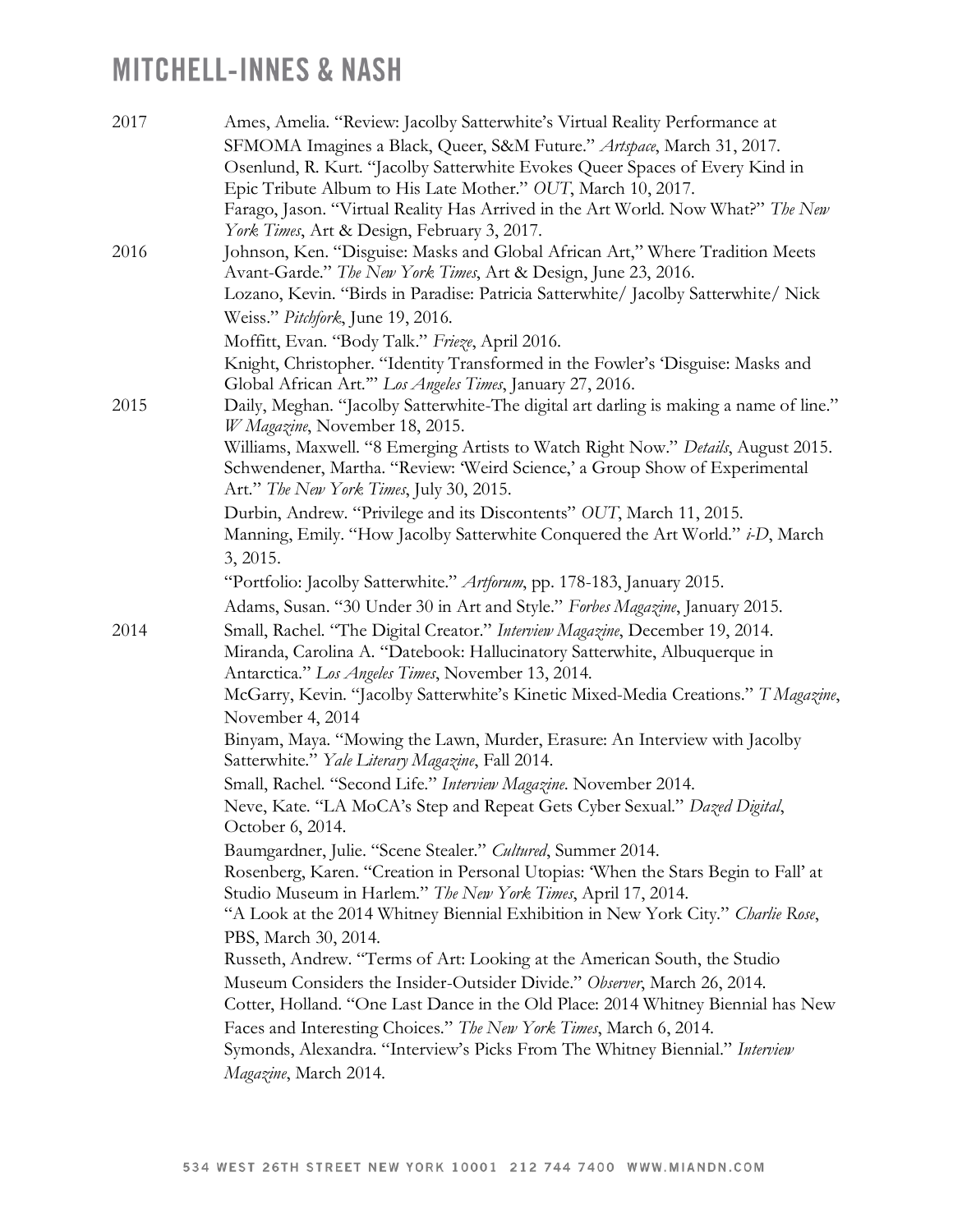|      | Russeth, Andrew. "The Whitney Biennial Disappoints with misfires omissions only<br>glimmers of greatness." Observer.com, March 6, 2014.                                                                                    |
|------|----------------------------------------------------------------------------------------------------------------------------------------------------------------------------------------------------------------------------|
|      | Vogel, Wendy. "Preview: Highlights from The Whitney Biennial 2014."                                                                                                                                                        |
|      | BlouinArtInfo.com, March 5, 2014.                                                                                                                                                                                          |
|      | Battaglia, Andy. "Stairmaster: Ephemeral Art at the Biennial." Wallstreet Journal,                                                                                                                                         |
|      | March 2014.                                                                                                                                                                                                                |
|      | Yablonsky, Linda. "Out With A Bang: The Whitney's Final Biennial Uptown." W                                                                                                                                                |
|      | Magazine, March 2014.                                                                                                                                                                                                      |
|      | Jeppensen, Travis. "Rethinking the Language of Art - The Whitney Biennial 2014<br>Beyond Discourse." Deutsche Bank ArtMag, March 2014.                                                                                     |
|      | Cover Artist and Interview. NY Arts Magazine, Vol 21, Winter 2014.                                                                                                                                                         |
|      | Frank, Priscilla. "Artist Turns Mother's Old Sketches of Inventions into                                                                                                                                                   |
|      | Performance Art." Huffington Post, January 24, 2014.                                                                                                                                                                       |
| 2013 | Diaz, Eva. "Review of Grey Lines at Recess Activity." Artforum, December 2013.<br>Colucci, Emily. "Bonjour, Mary: 5 Queer Artists We Can't Wait To See At The 2014<br>Whitney Biennial." Filthy Dreams, November 15, 2013. |
|      | Schmid, Christina. "Jacolby Satterwhite." Artforum.com, Critics' Picks, October 15,<br>2013.                                                                                                                               |
|      | Johnson, Ken. "Riffs on Race, Role and Identity." The New York Times, September                                                                                                                                            |
|      | 19, 2013.                                                                                                                                                                                                                  |
|      | Russeth, Andrew. "15 Things to Do in New York's Art World Before September                                                                                                                                                 |
|      | 16." Gallerist NY, September 9, 2013.                                                                                                                                                                                      |
|      | Smith, William. "First Look: Jacolby Satterwhite." Art in America, September 2013.<br>"Jacolby Satterwhite Dances With His Self." art21: New York Close Up, September<br>2013.                                             |
|      | Trebay, Guy. "Jay-Z Is Rhyming Picasso and Rothko." The New York Times, July 12,<br>2013.                                                                                                                                  |
|      | "Art and Ageism: The Decisive Eye of Fellow Artists." NY Arts Magazine, June 2013.<br>Wise, Lloyd. "Fore at Studio Museum in Harlem." Artforum, May 2013.                                                                  |
|      | "Black Artists: 30 Contemporary Art Makers Under 40 You Should Know." The<br>Huffington Post, February 26, 2013.                                                                                                           |
|      | Cornell, Lauren. "Techno-animism." Mousse, February 11, 2013.                                                                                                                                                              |
|      | Zimmer, A.E. "Jacolby Satterwhite's 'The Matriarch's Rhapsody."" Idiom, February<br>11, 2013.                                                                                                                              |
|      | Roffino, Sara. "One-Line Reviews: Doug Aitken, Darren Almond, Marina Zurkow,                                                                                                                                               |
|      | and More." Artinfo, February 8, 2013.                                                                                                                                                                                      |
|      | Johnson, Ken. "Jacolby Satterwhite." The New York Times, January 25, 2013.                                                                                                                                                 |
|      | Barliant, Claire. "Jacolby Satterwhite." The New Yorker, January 28, 2013.                                                                                                                                                 |
|      | Colucci, Emily. "Blurring Boundaries: The Art of Jacolby Satterwhite." Societe Perrier,                                                                                                                                    |
|      | January 24, 2013.<br>"A Family Portrait: Haniya Rae interviews Jacolby Satterwhite" Guernica Magazine,                                                                                                                     |
|      | January 15, 2013.                                                                                                                                                                                                          |
|      | Hassell, Matthew. "Don't Look So Skeptical." Artparasites, January 14, 2013.                                                                                                                                               |
|      |                                                                                                                                                                                                                            |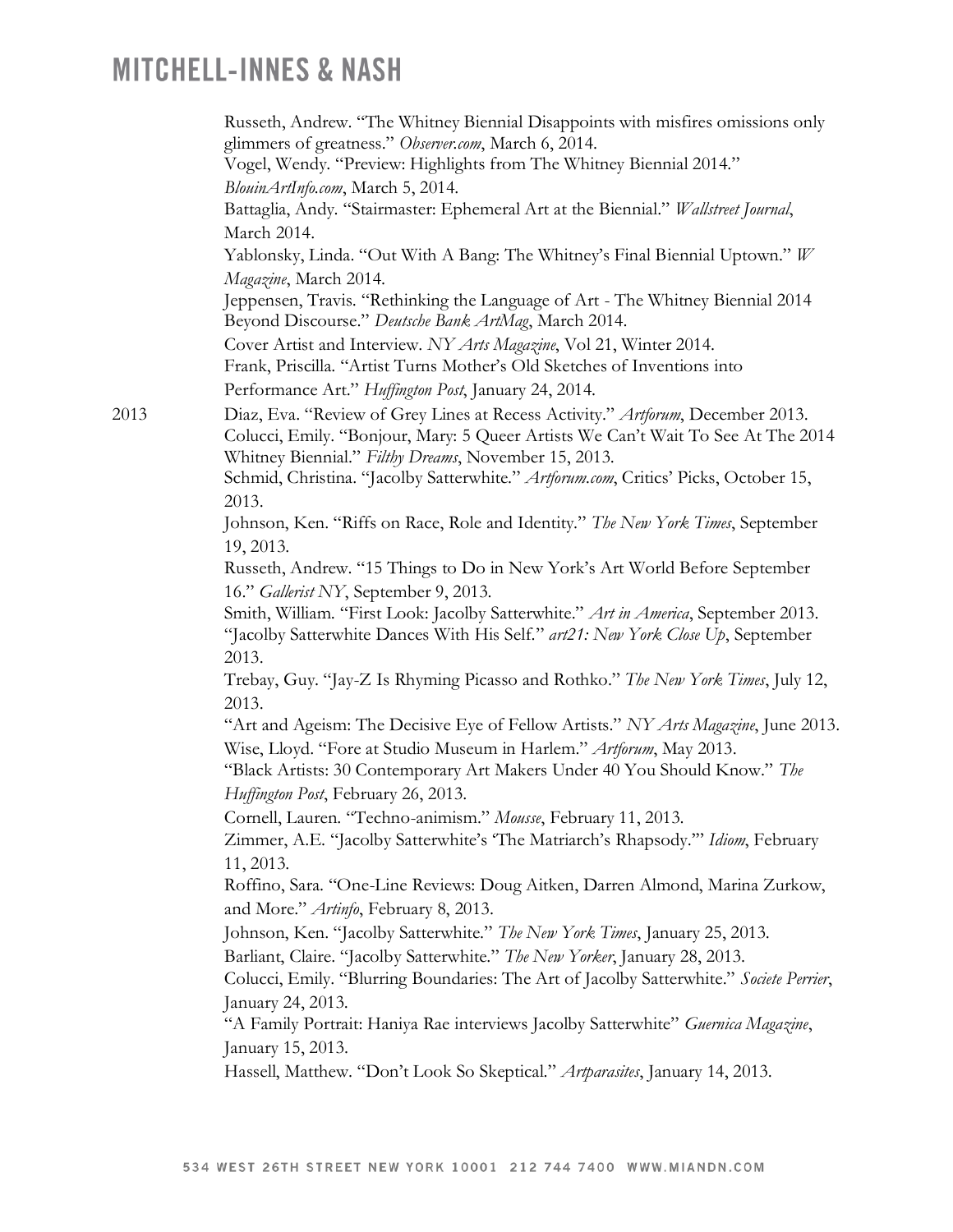|      | Russeth, Andrew. "Jacolby Satterwhite, The Matriarch's Rhapsody, Monya Rowe<br>Gallery." The New York Observer, January 14, 2013.            |
|------|----------------------------------------------------------------------------------------------------------------------------------------------|
|      | "Fore." The New Yorker, January 7, 2013.                                                                                                     |
|      | Frank, Priscilla. "Exhibitions To Look Forward To In January 2013." The Huffington                                                           |
|      | Post, January 1, 2013.                                                                                                                       |
| 2012 | Caruth, Nicole. "The Best in Food-Art 2012." Art21, December 21, 2012.                                                                       |
|      | Cotter, Holland. "Racial Redefinition in Progress: 'Fore' at Studio Museum in<br>Harlem." The New York Times, November 29, 2012.             |
|      | Sagansky, Gillian. "Above Ground." V Magazine, November 27, 2012.                                                                            |
|      | Lott, Jessica. "Alchemy of Inspiration Foreward at The Studio Museum in Harlem."                                                             |
|      | Art21, November 20, 2012.                                                                                                                    |
|      | Burrichter, Felix. ""Aboveground Animation' at the New Museum." The New York                                                                 |
|      | Times Magazine, November 15, 2012.                                                                                                           |
|      | "6 From Fore." Modern Painters, November 2012.                                                                                               |
|      | Workneh, Sarah. "Artist Project: Reifying Desire 5, By Jacolby Satterwhite." Art                                                             |
|      | Papers, Nov/Dec 2012.<br>Russeth, Andrew. "A supper club unites artists of color to discuss art, the art world."                             |
|      | Gallerist NY, October 9, 2012.                                                                                                               |
|      | Singer, Reid. "Five Surefire Spots to Hit at the Chelsea Art Walk." Artinfo, July 26,                                                        |
|      | 2012.                                                                                                                                        |
|      | Davis, Ben. "Our Favorite Frieze Week Event: A 12-Hour Art Jam at the McKittrick                                                             |
|      | Hotel." Artinfo.com, May 7, 2012.                                                                                                            |
|      | Cross, Una-Kariim A. "The Infinite Brilliance of Artist Jacolby Satterwhite." Loop21,<br>May 1, 2012.                                        |
|      | Caruth, Nicole. "Gastro-Vision   Queer Cakes for a Country Cookout." Art21, April                                                            |
|      | 20, 2012.                                                                                                                                    |
|      | "Making A Scene: Five African-American artists pick up where the Black Arts<br>Movement left off." Philadelphia Weekly, February 16, 2012.   |
| 2011 | Yablonsky, Linda. "Now Dig This!." Artnet, December 2011.                                                                                    |
|      | Indrisek, Scott. "An Art-World Masquerade Turned Dance Party at Creative Time's                                                              |
|      | 'Flaming Youth' Fall Ball." Artinfo, November 18, 2011.<br>Ali, Abdu. "The Martyr of Queer Theory: Meet Jacolby Satterwhite." EatOnThis.com, |
|      |                                                                                                                                              |
| 2010 | February 22, 2011.<br>"Jacolby Satterwhite: Endurance and Exhibitionism." The ArtBlog.com, September                                         |
|      | 2010.                                                                                                                                        |
| 2009 | Simon, Stephanie. "Exit Art's Labyrinth Wall: How To Get Lost in Life's Maze."                                                               |
|      | NY1 News, January 5, 2009.                                                                                                                   |
| 2007 | Gambino, Megan. "Driven to Create." Smithsonian Magazine, September 7, 2007.                                                                 |
|      |                                                                                                                                              |

#### **ARTIST RESIDENCIES**

| 2021-22 | Studio Museum Artists in Residence, Studio Museum Harlem, New York, NY |
|---------|------------------------------------------------------------------------|
| 2018    | Technology Residency, Pioneer Works, Brooklyn, NY                      |

### **PUBLIC COLLECTIONS**